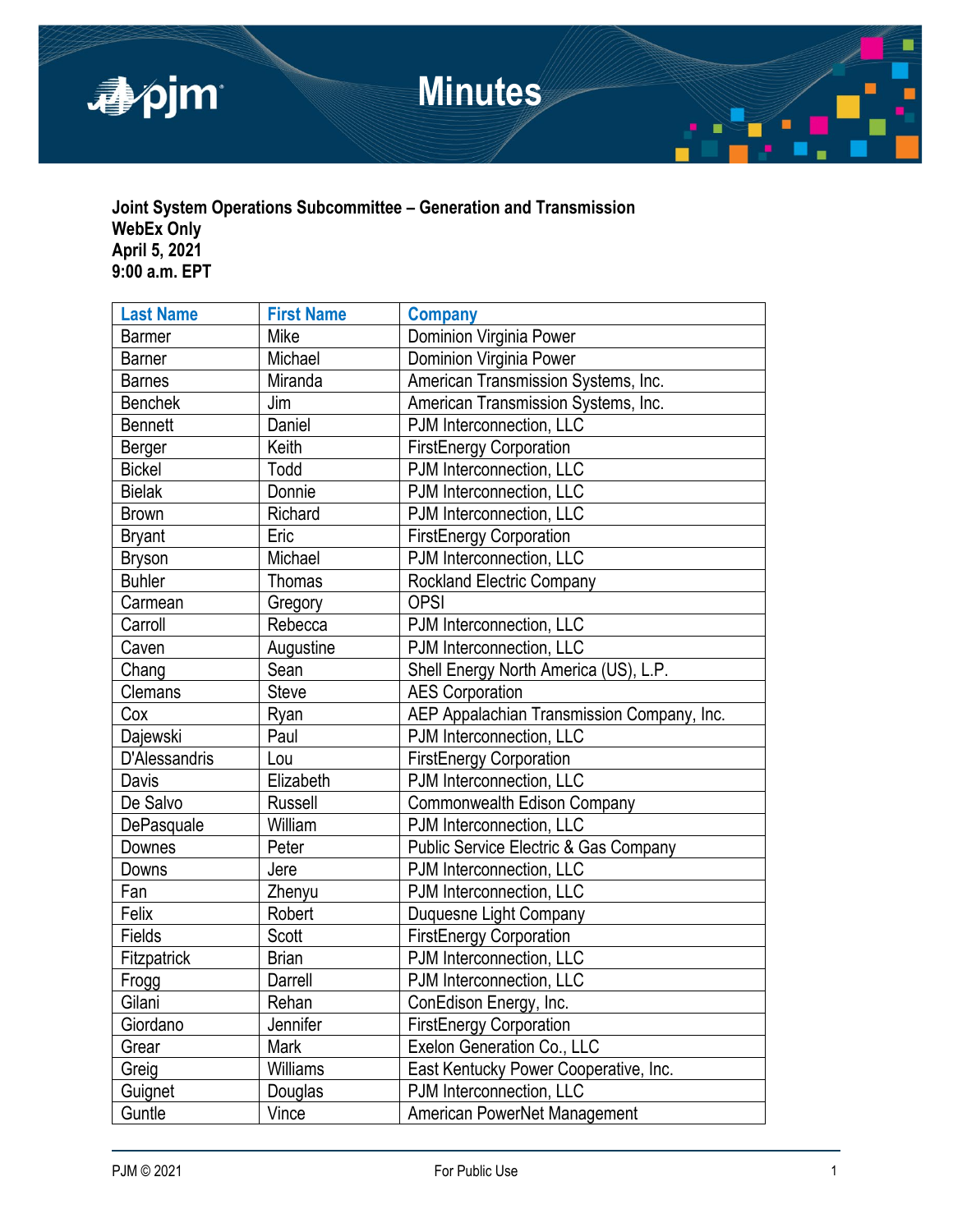

# **Minutes**

| Hammack     | Matthew      | PPL Electric Utilities Corp. dba PPL Utilities |  |
|-------------|--------------|------------------------------------------------|--|
| Hislop      | David        | PJM Interconnection, LLC                       |  |
| Hoang       | Liem         | PJM Interconnection, LLC                       |  |
| Hoatson     | Tom          | Riverside Generating, LLC                      |  |
| Janicki     | Diane        | Boston Energy Trading & Marketing, LLC         |  |
| Johnston    | Todd         | AEP Appalachian Transmission Company, Inc.     |  |
| Johnston    | David        | <b>Indiana Utility Regulatory Commission</b>   |  |
| Kendal      | Adare        | Silver Run Electric, LLC                       |  |
| Kinney      | James        | <b>FirstEnergy Corporation</b>                 |  |
| Knapp       | George       | Duke Energy Ohio, Inc.                         |  |
| Kurian      | Julia        | AEP Appalachian Transmission Company, Inc.     |  |
| Lake        | David        | <b>FirstEnergy Corporation</b>                 |  |
| Lowe        | Connie       | Dominion Virginia Power                        |  |
| Mali        | Gizella      | <b>FirstEnergy Corporation</b>                 |  |
| Mathew      | Lagy         | PJM Interconnection, LLC                       |  |
| McGlynn     | Paul         | PJM Interconnection, LLC                       |  |
| Mollohan    | Ronald       | Potomac Electric Power Company                 |  |
| Moran       | Christopher  | PJM Interconnection, LLC                       |  |
| Oakes       | <b>Brian</b> | PJM Interconnection, LLC                       |  |
| Ofoegbu     | Chidiogo     | PJM Interconnection, LLC                       |  |
| O'Leary     | Christopher  | PSEG Energy Resources & Trade LLC              |  |
| Ondayko     | <b>Brock</b> | AEP Appalachian Transmission Company, Inc.     |  |
| Park        | Aaron        | <b>FirstEnergy Corporation</b>                 |  |
| Patel       | Shodhan      | Exelon Generation Co., LLC                     |  |
| Pettit      | Chris        | AEP Appalachian Transmission Company, Inc.     |  |
| Phillips    | Darlene      | PJM Interconnection, LLC                       |  |
| Pilong      | Christopher  | PJM Interconnection, LLC                       |  |
| Porter      | Donald       | Virginia Electric & Power Company              |  |
| Rainey      | John         | Northern Virginia Electric Cooperative         |  |
| Rasmussen   | Jay          | Duke Energy Business Services LLC              |  |
| Rodriguez   | Tomas        | <b>OPSI</b>                                    |  |
| Schweizer   | David        | PJM Interconnection, LLC                       |  |
| Sells       | Scott        | East Kentucky Power Cooperative, Inc.          |  |
| Shaffer     | Chris        | AEP Appalachian Transmission Company, Inc.     |  |
| Stefanowicz | Vincent      | PJM Interconnection, LLC                       |  |
| Straight    | Richard      | <b>FirstEnergy Corporation</b>                 |  |
| Sullivan    | James        | Neptune Regional Transmission System, LLC      |  |
| Tam         | Simon        | PJM Interconnection, LLC                       |  |
| Yohnk       | Darrel       | <b>ITC Interconnection, LLC</b>                |  |
|             |              |                                                |  |

π

 $\blacksquare$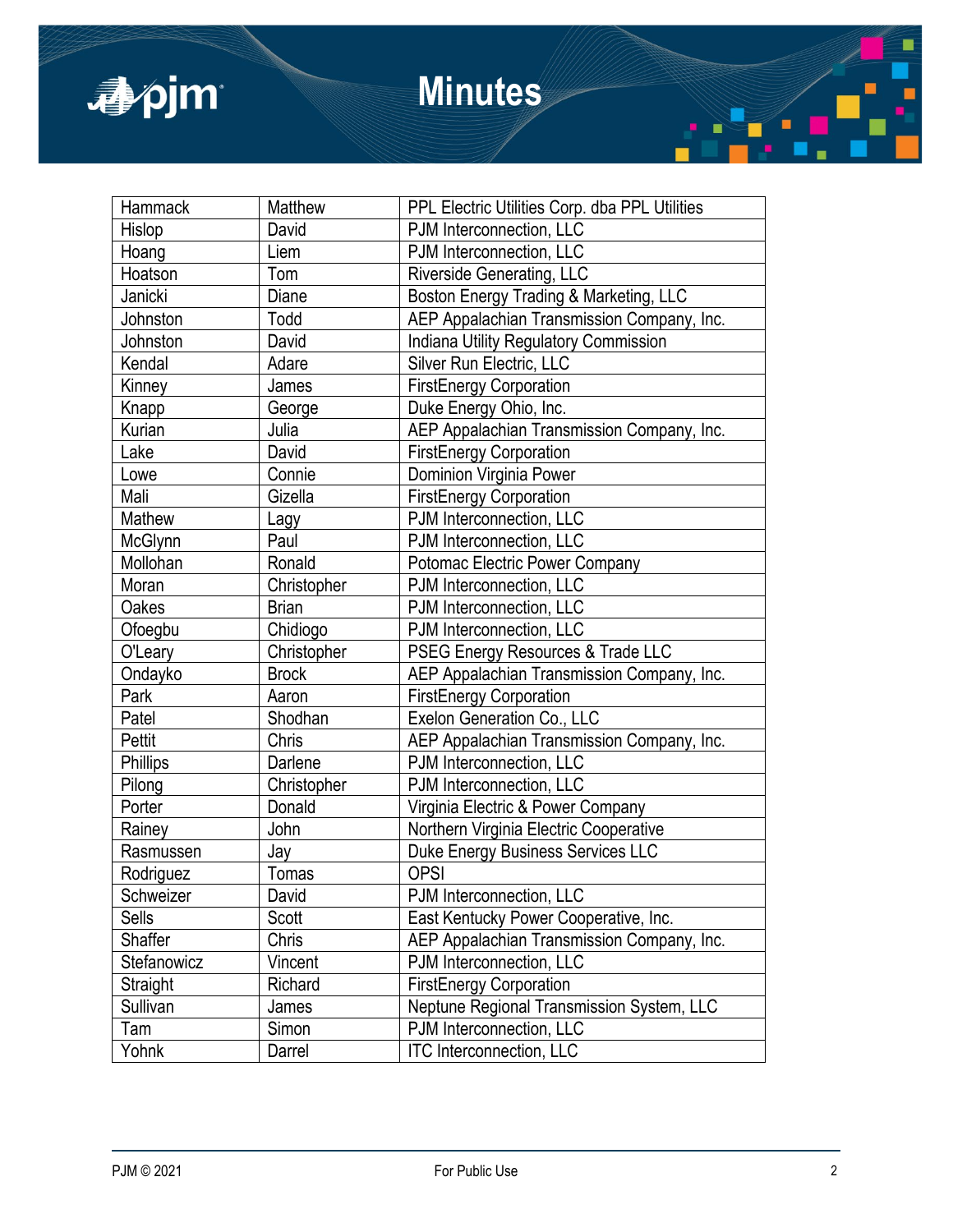

## **Administration (9:00-9:05)**

- 1. The agenda for this meeting was approved without comment.
- 2. The draft minutes from the March 8, 2021 SOS Joint Meeting were approved without comment.

**Review of Operations (9:05-9:10)**

3. Rebecca Carroll provided an update of System Operations in December. PJM and its members experienced 12 PCLLRWs, 1 Synchronized Reserve Event and 3 High System Voltage Actions.

## **eDART (9:10-9:15)**

- 4. Chidi Ofoegbu provided an update on the latest and upcoming eDART release.
	- a. Phase 1 of eDART Browserless Refresh is scheduled for April 14
	- b. Dynamic Line Ratings were discussed during 3/30/2021 OC Special Session. The associated eDART enhancements implementation target is May/June 2021.

**Dispatcher Training Subcommittee Items (9:15-9:20)**

- 5. Bill DePasquale provided an update on items discussed during the last DTS meeting.
	- a. State and Member training will continue to hold virtual sessions and online trainings
	- b. Topics traditionally covered during the seminar will be available online, expected to be finalized in May, draft training plans can be found here: [https://pjm.com/-/media/training/2021-draft](https://pjm.com/-/media/training/2021-draft-training-plan.ashx)[training-plan.ashx](https://pjm.com/-/media/training/2021-draft-training-plan.ashx)
	- c. PJM East Restoration 2021 Drill dates are April 7 and April 8; phone check will be performed on April 6

**Regional Standards, NAESB, and Compliance Update (9:20-9:25)**

- 6. Becky Davis provided an update on standards and compliance.
	- a. Project 2017-01 Informal Comment period is open until 04/27/2021, project impacts BAL-003-2
	- b. Project 2021-03 Standard Drafting Team Nominations are due 04/20/2021, project impacts CIP-002
	- c. The next Reliability First Technical Talks with RF will occur on 04/19/2021
	- d. Standards subject to future enforcement: 07/01/2021: TPL-007-4

**Manual Updates (9:25-9:35)**

- 7. Rich Brown performed a first read of changes associated with Manual 36 Rev 29.
- 8. Lagy Mathew performed a first read of changes associated with Manual 3 Rev 59.

**COVID-19 Update (9:35-9:40)**

9. Paul McGlynn provided an update on PJM's operations plan in response to COVID-19.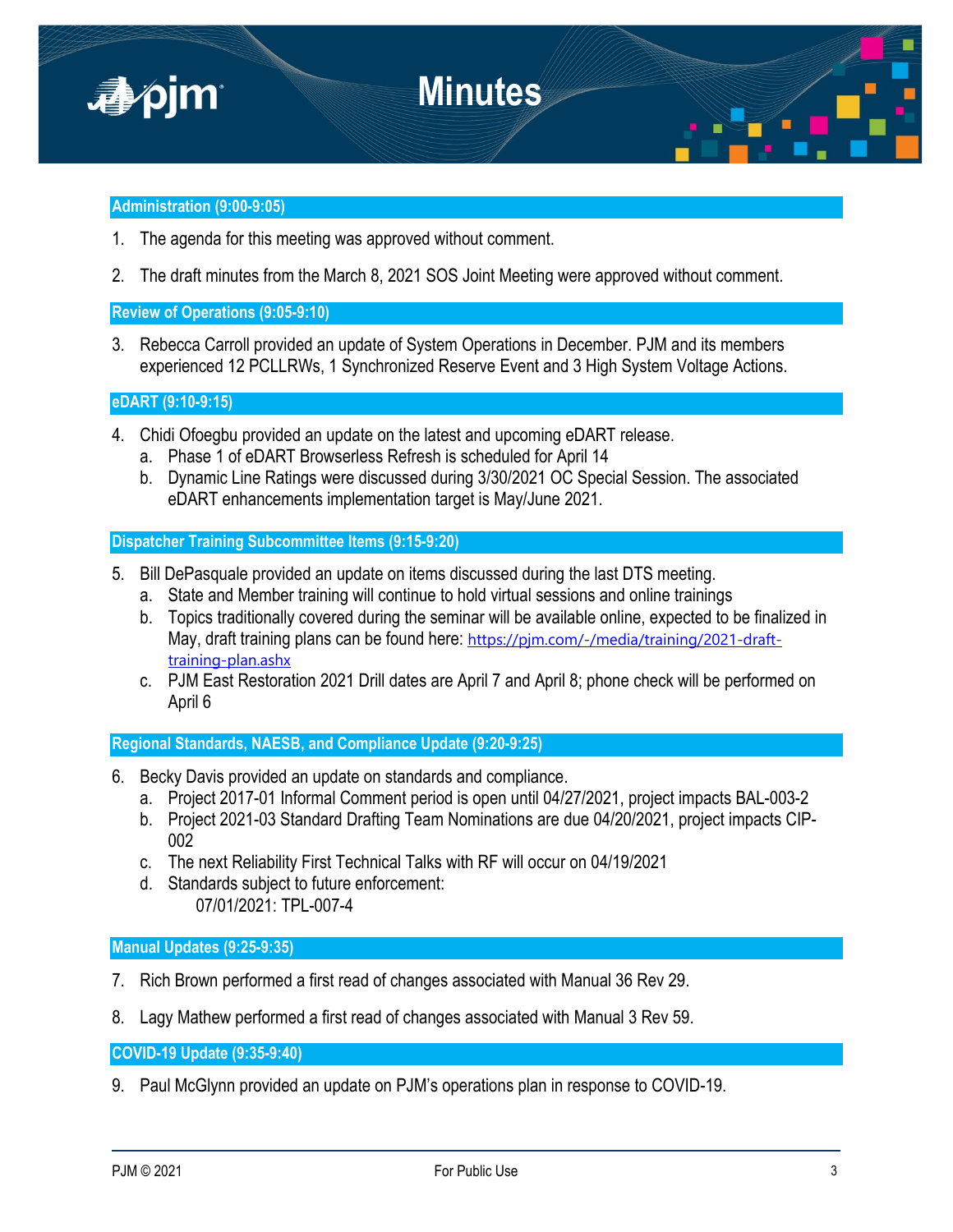

## **PJM Winter Lessons Learned (9:40-9:45)**

10. Paul McGlynn reviewed the lessons learned by PJM during the 2020/2021 winter season.

## **NERC Lessons Learned (9:45-9:50)**

11. Donnie Bielak reviewed recently published NERC Lessons Learned.

# **Informational Items**

- 12. Vince Stefanowicz provided an informational update.
- 13. The PJM Manual 03 Attachment E: Automatic Sectionalizing Schemes Pending Approval and Recent Changes document has been posted.

### **Future Meeting Dates**

| May 10, 2021      | 9:00 a.m.   | WebEx |
|-------------------|-------------|-------|
| June 7, 2021      | 9:00 a.m.   | WebEx |
| July 12, 2021     | $9:00$ a.m. | WebEx |
| August 9, 2021    | $9:00$ a.m. | WebEx |
| September 2, 2021 | $9:00$ a.m. | WebEx |
| October 4, 2021   | $9:00$ a.m. | WebEx |
| November 1, 2021  | $9:00$ a.m. | WebEx |
| November 29, 2021 | $9:00$ a.m. | WebEx |

Author: Paul Dajewski

#### **Antitrust:**

You may not discuss any topics that violate, or that might appear to violate, the antitrust laws including but not limited to agreements between or among competitors regarding prices, bid and offer practices, availability of service, product design, terms of sale, division of markets, allocation of customers or any other activity that might unreasonably restrain competition. If any of these items are discussed the chair will re-direct the conversation. If the conversation still persists, parties will be asked to leave the meeting or the meeting will be adjourned.

#### **Code of Conduct:**

As a mandatory condition of attendance at today's meeting, attendees agree to adhere to the PJM Code of Conduct as detailed in PJM Manual M-34 section 4.5, including, but not limited to, participants' responsibilities and rules regarding the dissemination of meeting discussion and materials.

#### **Public Meetings/Media Participation:**

Unless otherwise noted, PJM stakeholder meetings are open to the public and to members of the media. Members of the media are asked to announce their attendance at all PJM stakeholder meetings at the beginning of the meeting or at the point they join a meeting already in progress. Members of the Media are reminded that speakers at PJM meetings cannot be quoted without explicit permission from the speaker. PJM Members are reminded that "detailed transcriptional meeting notes" and white board notes from "brainstorming sessions" shall not be disseminated. Stakeholders are also not allowed to create audio, video or online recordings of PJM meetings. PJM may create audio, video or online recordings of stakeholder meetings for internal and training purposes, and your participation at such meetings indicates your consent to the same.

#### **Participant Identification in WebEx:**

When logging into the WebEx desktop client, please enter your real first and last name as well as a valid email address. Be sure to select the "call me" option. PJM support staff continuously monitors WebEx connections during stakeholder meetings. Anonymous users or those using false usernames or emails will be dropped from the teleconference.